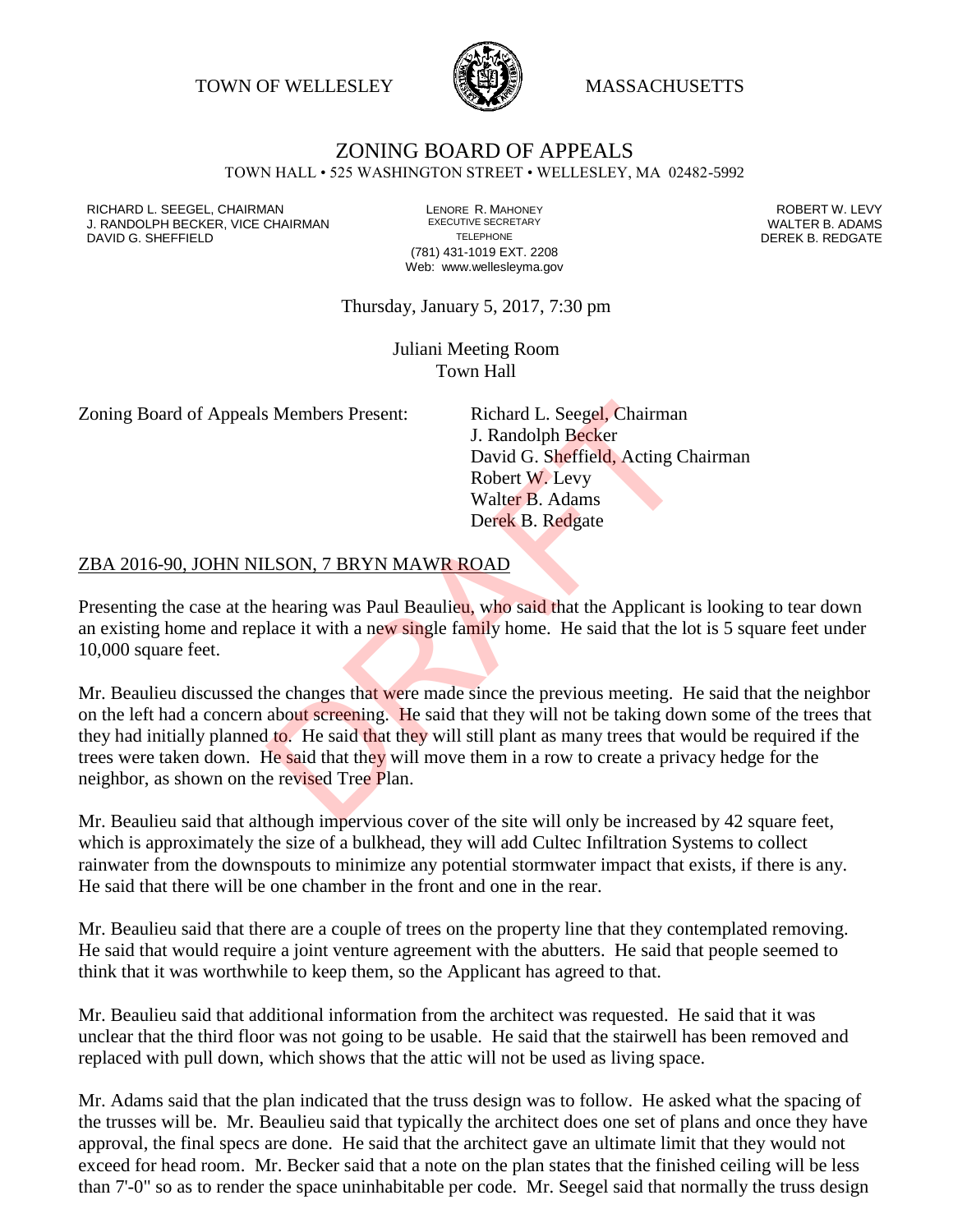is made when the plans are finalized. Mr. Adams said that the Board had a concern that the attic space not become living space. He said that there would have to be a major re-design and reconstruction to get a full stair up there.

Mr. Seegel read the Planning Board recommendation. He said that the Planning Board still recommends that the Zoning Board deny the special permit. He said that it is important to understand that this is a 9,995 square foot lot in a 10,000 square foot zone. He said that the lot is 5 square feet short of the minimum where they would not have to come before the Board. He said that this falls well within the Bjorklund guidelines.

Mr. Seegel asked if there was anyone present at the public hearing who wished to speak to the petition.

Mr. Adams moved that the Board grant a special permit to allow construction of a new home that will be fully compliant with dimensional requirements except for lot size. He said that the existing house had a 14.9 front yard setback where 30 feet was required, and the garage had a 10.4 right side yard setback where 20 feet is required, and a 9.2 foot rear yard setback where 10 feet is required. He said that the proposed structure shall not be substantially more detrimental to the neighborhood than the existing nonconforming structure. Mr. Becker seconded the motion. The Board voted unanimously to grant the special permit.

# ZBA 2016-93, MICHAEL MILKIN & ERIN BRYAN, 32 PINE RIDGE ROAD

Presenting the case at the hearing was Erin Bryan, the Petitioner. She said that, in response to the Board's comments, they submitted revised plans that show an inset at the front and rear of the house by one foot and a modified dormer.

Mr. Sheffield said that the revised plans show a great improvement.

Mr. Seegel read the Planning Board recommendation. He said that the Planning Board reconsidered its previous recommendation and now recommends approval.

Mr. Sheffield moved and Mr. Redgate seconded the motion to grant a variance. He said that it is a 7,337 square foot lot where 10,000 square feet is required, the existing front yard setback is 24.5 feet where 30 feet is required, the existing left side yard setback is 11.9 feet where 20 feet is required and the existing right side yard setback is 3 feet where 20 feet is required. The Board found that literal enforcement of the provisions of the Zoning Bylaw would involve substantial hardship, financial or otherwise, to the petitioner owing to circumstances relating to topography of such land or structures, especially affecting such land or structures but not generally affecting the zoning district in which it is located; the hardship shall not have been self-created; and that desirable relief may be granted without substantial detriment to the public good, and without nullifying or substantially derogating from the intent or purpose of the Zoning Bylaw. The Board voted unanimously to grant a variance. Mr. Becker seconded the motion. The Board voted una<br>
L MILKIN & ERIN BRYAN, 32 PINE RIDGE ROAD<br>
hearing was Erin Bryan, the Petitioner. She said that, in<br>
d revised plans that show an inset at the front and rear of<br>
e rev

# ZBA 2016-95, WELLESLEY HISTORICAL SOCIETY, 323 WASHINGTON STREET

Presenting the case at the hearing were David Himmelberger, Esq., Kien Ho, BETA Engineering and Frank Nemia, President, Wellesley Historical Society, the Petitioner.

Mr. Himmelberger said that when the Petitioner was last before the Board in December, the Board asked for additional clarification of the circulation and parking that was contemplated. The Board suggested that they look at the rear of the building for additional parking. He said that it was acknowledged that the Petitioner had not yet received a letter of support from the Church.

He said that the Historical Society engaged the services of BETA Engineering to look at traffic, circulation and the lot itself to look at how it might be better utilized to provide for parking and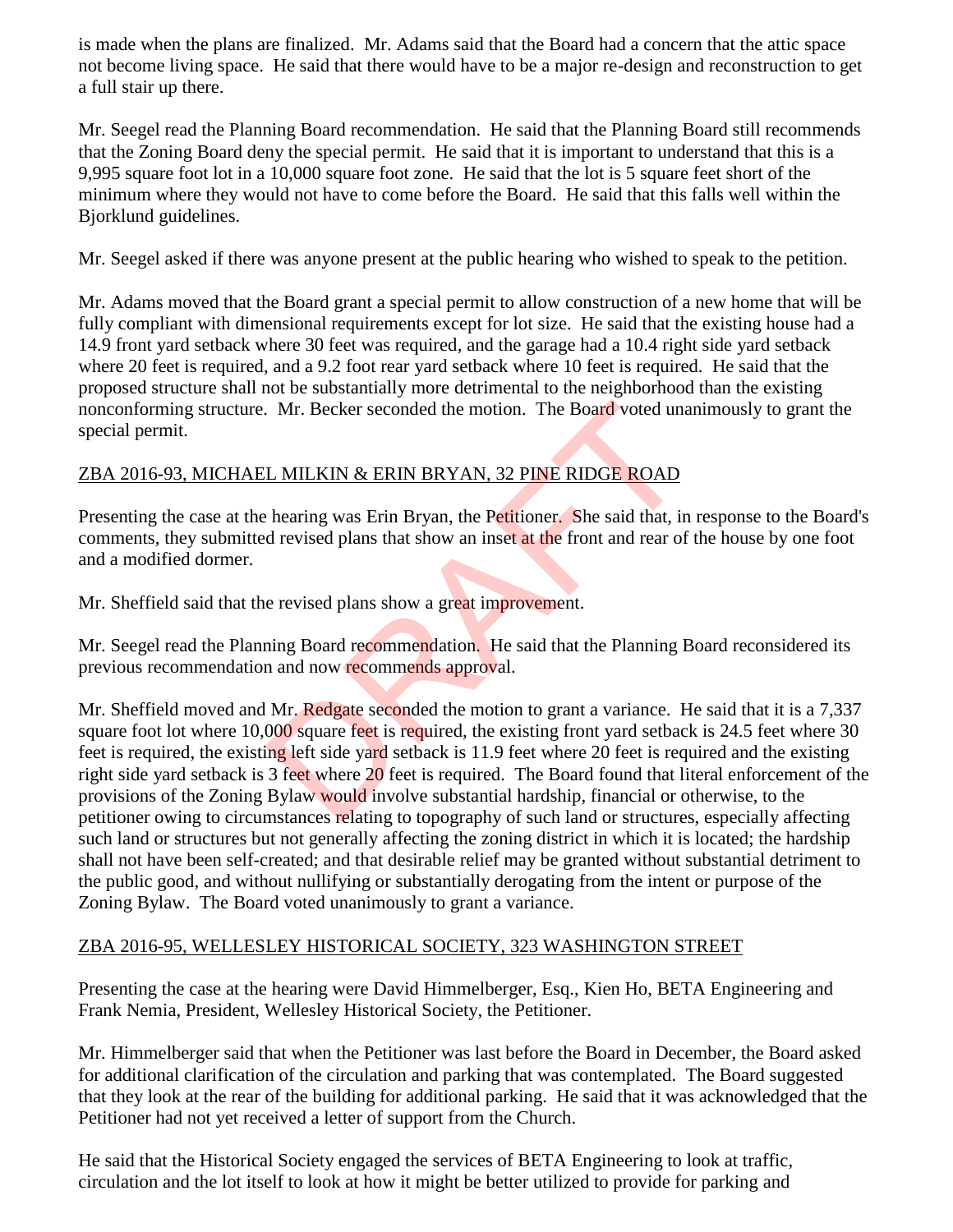circulation. He said that BETA produced a report that concluded that there would not be any adverse impact on traffic and parking. He said that BETA prepared a traffic plan that would have to be submitted to the Building Department for approval.

Mr. Himmelberger said that there are currently 12 spots on site, including three in the garage which are used by staff. He said that the existing one-way driveway will now loop around and come out at the front. He said that they believe that the Traffic Plan and Parking Plan adequately address concerns about circulation and parking.

Mr. Himmelberger said that the Unitarian Church did provide a letter, is very supportive, describes their understanding of events and is delighted to allow the Historical Society use of their parking lot.

Mr. Himmelberger said that they recognize that the materials took some time to produce. He said that the Traffic & Parking Plan was submitted yesterday and the letter from the Church was submitted today. He said that if the Board believes that it would be more appropriate to take additional time to consider or review it, the Petitioner would respect a continuance. He said that, alternatively, if the Board concludes that the Petitioner has adequately clarified the parking and circulation and submitted the letter of support from the Church, that additional time is not needed, they would request for a favorable vote on the special permit.

Mr. Seegel said that the street parking is really for the use of businesses on Route 16. He said that the Board was concerned about daytime events that are greater than amount of parking on site affecting metered parking on the street for the businesses.

Mr. Ho said that BETA looked at all of the activities related to the facility and the activities associated with the proposed increased use. He said that there are two key components related to traffic or parking. He said that one is daily usage and the other is special events. He said that daily usage is related to two full time employees at all times and can be contained in the provided parking spaces. He said that, based on information that they were given, public visitation would occur between 10 am and 3 pm. He said that, historically, the exhibits produce three to five visitors per day. He said that would amount to five people on site during peak hours and there is adequate parking on site to accommodate them. He said that a maximum of five researchers come to the site but they have to make an appointment and are scheduled. He said that can be managed. ditional time is not needed, they would request for a favo<br>threet parking is really for the use of businesses on Route<br>out daytime events that are greater than amount of parkin<br>treet for the businesses.<br>ooked at all of the

Mr. Ho said that special events involve fundraisers twice a year, six workshops between September and June, Board meetings, and a partnership with the public schools for life sciences that occur between 9 am to 1 pm. He said that all special events other than the school partnership occur after 7 pm. He said that BETA looked at traffic during morning peak at 7 am to 9am and evening peak from 4 pm to 6 pm. He said that the is a volume reduction of 20 to 70 percent after 7 pm. He said that a lot of businesses close after 7 pm except for an Indian restaurant in the vicinity. He said that BETA did not think that there should be an issue with parking for special events that take place in the evening. He said that there is a lot of on-street parking Washington Street on both sides, Cliff Road has approximately 16 to 18 spaces, there are approximately 15 to 16 metered spaces on Seaward, and the commuter lot is approximately 400 to 450 feet away. He said that there is a lot of available parking during the special events and the Historical Society has an agreement with the Unitarian Church for additional spaces.

Mr. Sheffield asked if the access pathway from where the children will be dropped off in the Church parking lot to the Historical Society property be identified. He said that it might be handy to have a parking plan to show where the drop off is. Mr. Himmelberger said that there could be a couple of posts or pavement markings. Mr. Sheffield said that it should be indicated that there is no parking in front of the path. He said that the Petitioner might submit a parking plan with the Church to show that.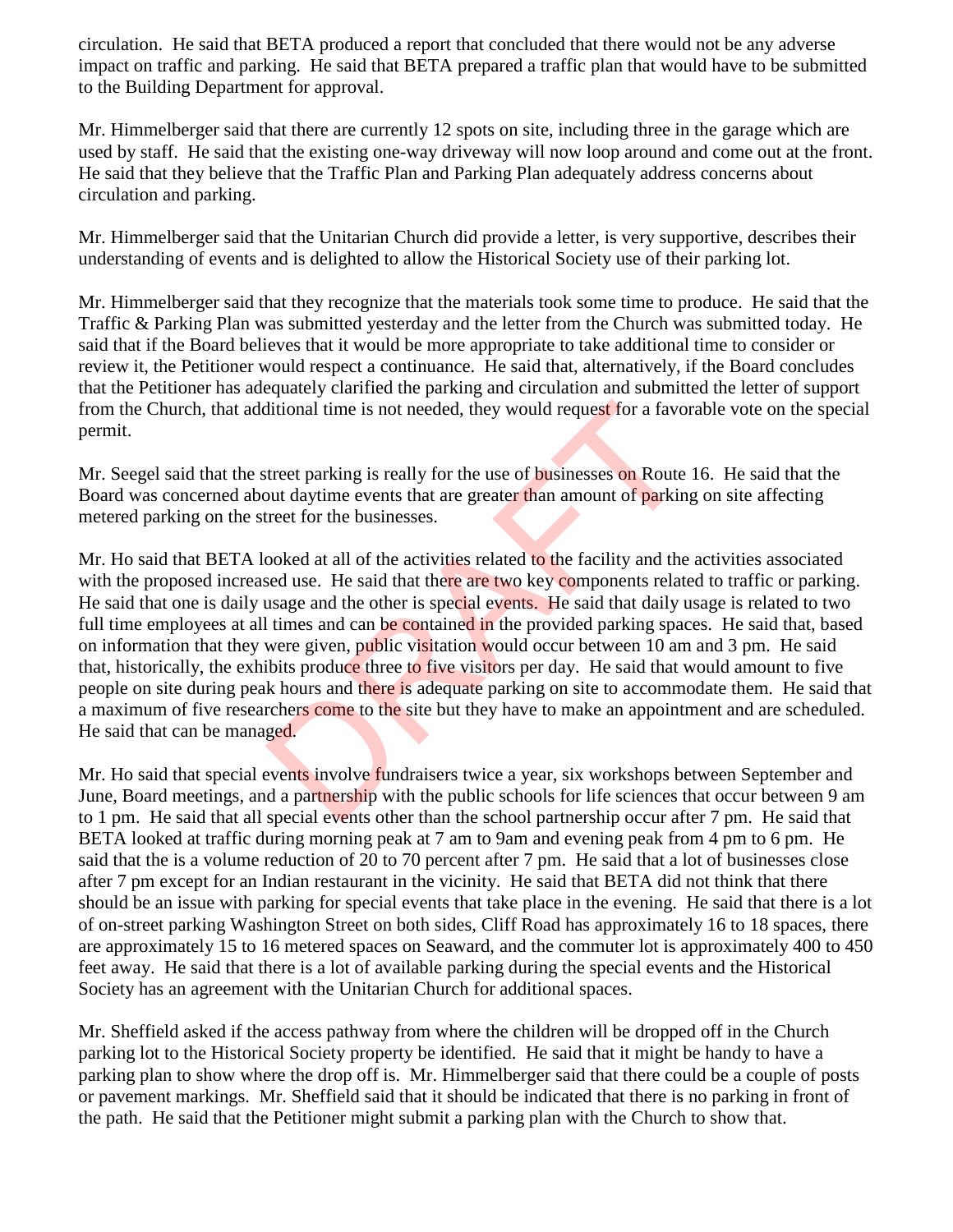Mr. Redgate asked about existing parking and the increased parking and driveways. Mr. Ho said that there is an existing driveway to the three car garage. He said that there is greenspace at the front of the property. He said that it is a narrow roadway at 12 feet plus or minus. He said that it is a one lane twoway roadway that goes to open space at the back. He said that there is no striped parking. He said that BETA created a 12 foot one-way roadway and identified eight parking spaces that meets the standards in the Zoning Bylaw. He said that they have shown an aisle space of 30 feet where 24 feet is required. He said that there are three parking spaces in the garage. He said that they created a 12 foot one way egress and a handicapped parking space at the front.

Mr. Redgate asked how many people can comfortably park if there are no changes made. Mr. Ho said that there are three spaces in the garage and they could probably fit five spaces at the back of the building. Mr. Redgate said that his concern is that the Board may have led the Petitioner down a path to turn a currently residentially zoned house that is being used by the Historical Society into a commercial property with impervious paving and drive aisles. He said that, after hearing the numbers for typical use of the property, the parking plan may be overkill.

Mr. Sheffield asked if there is any opportunity to use other than paving. Mr. Ho said that is always an option.

Mr. Sheffield said that there is in and out arrow shown at the handicapped space. He said that the pedestrian walkway is one-way. He said that, by extending the marked pavement for the handicapped unloading to the same line might prohibit conflict at that spot. He said that there is a little confusion as to how a handicapped van or person might circulate there. He said that they are going to back across the pedestrian area to get out of the parking space. Mr. Ho said that the arrow showing two-way may be confusing. He said that it is not two-way traffic. Mr. Sheffield that might be clarified on the markings. ere is in and out arrow shown at the handicapped space.<br>
e-way. He said that, by extending the marked pavement<br>
e might prohibit conflict at that spot. He said that there is<br>
or person might circulate there. He said that t

Mr. Seegel said that the Planning Board did not receive the new information in time to review it. He said that it was important that the Planning Board has time review the BETA letter and the plans.

Mr. Sheffield asked if there was anyone present at the public hearing who wished to speak to the petition.

Mr. Seegel said that he understood Mr. Redgate's concerns. He said that his major concern had been about getting cars off the street and parking on the property, so the businesses would not be adversely affected.

Mr. Himmelberger said that the property is located in a General Residence District, not a Residential District. He said that it is somewhat unique in that there is a two-family rental on the left and the Unitarian Church on the right, all of which are located in a General Residence District. Mr. Seegel said that it is not much of a residential district.

Mr. Seegel discussed granting a special permit for one year to see if it works. Mr. Redgate suggested that the Board consider a toned down site plan for the year. He said that the proposed plans seem to be way more than what is needed. He said that it is a hefty site plan for the use that is being described. Mr. Himmelberger said that there are two regular employees who park in the garage. He said that there are never contemplated to be more than 10 other individuals at any one time in a day. Mr. Seegel said that there could be five parking spaces instead of eight. Mr. Sheffield said that they do have flexibility for overflow next door with the reduced parking number. He said that said that the environment could use more greenspace around it. He said that the greenspace should be closer to the building rather than remotely around the outside of the site.

Mr. Redgate asked about a one-way entrance with minor improvements to parking at the rear with striping. He said that the could keep the handicapped space where it is. He said that the full circulation seemed to be too much. Mr. Himmelberger said that the issue that was raised was that, with a 12 foot entrance there could be a conflict that would require backing up.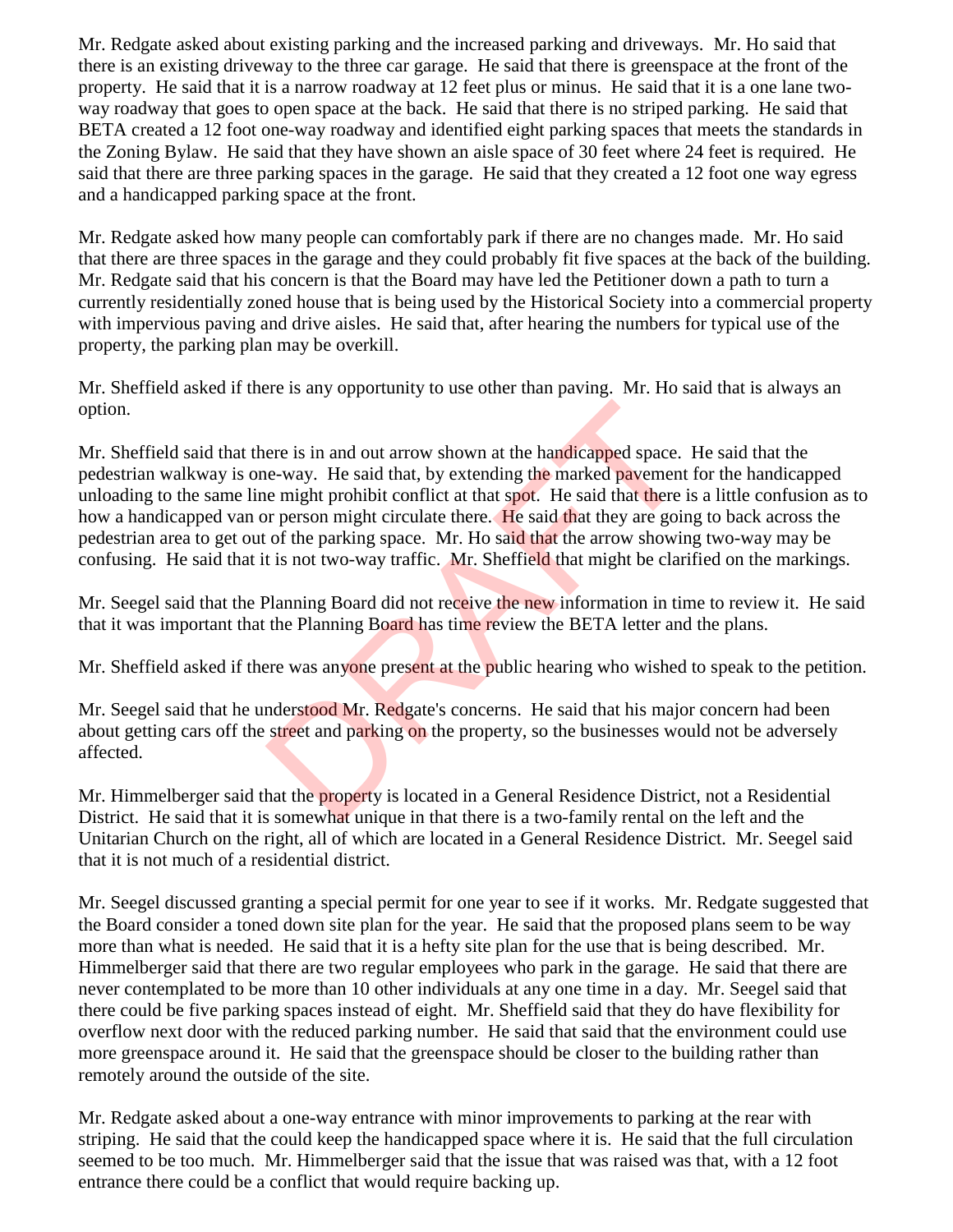Mr. Seegel asked about the proposed surface. He said that if it is marked it will have to be a hard surface. He said that the driveways themselves would not have to be hard surface. Mr. Ho said that there are other materials that could be an option.

Mr. Seegel asked for a clearer photograph showing what is there and what the landscaping aisle looks like. He said that it looks like there is a large tree behind the garage and trees to the right of the garage. Mr. Himmelberger said that they can provide some close up photographs. He said that the entire front along the sidewalk is shrubbed.

Mr. Seegel asked that dimensions be put on the plans to be submitted.

Mr. Sheffield asked how many cars are satisfactory for normal usage of the property. He questioned whether what was shown on the plans exceeds normal use. Mr. Nemia said that the plan provides for minimal impact to the surrounding businesses, which is where they tried to show maximum use of the property. Mr. Seegel said that the research showed that the five visitors will be able to park on the property. Mr. Sheffield said that since they have the flexibility of parking at the Church parking lot, they may only have to go to maximum usage during normal business hours. Mr. Redgate said that, with five to ten people using the site a day, the amount of times that there would be a conflict on the driveway would probably be a couple of times a year.

Mr. Redgate moved and Mr. Sheffield seconded the motion to continue the petition to February 2, 2017. The Board voted unanimously to continue the petition to February 2, 2017.

# ZBA 2017-01, STRALY REALTY CORPORATION, 339 WASHINGTON STREET

Presenting the case at the hearing was Arvid von Taube, Chairman of the Wellesley Historical Commission, who said that he was representing Straly Realty Corporation, the property owner and Petitioner, and the tenant, Caffé Nero. He said that the request is for a special permit to affix an historical plaque to the Wellesley Hills Railroad Station. He said that due to an oversight by the Historical Commission, the plaque was designed at 2.22 square feet, which is .22 square feet larger than what would be allowed by right in the district. He said that it is a beautiful bronze plaque and it would be very difficult to grind it down. naximum usage during normal business hours. Mr. Redg<br>a day, the amount of times that there would be a conflict<br>imes a year.<br>Mr. Sheffield seconded the motion to continue the petitic<br>ously to continue the petition to Februa

Mr. Levy confirmed that the plaque has already been fabricated.

Mr. von Taube said that the plaque commemorates the designer of the station, H. H. Richardson. He said that it was the last station that he built before he died in 1886. He said that Frederick Law Olmstead designed the grounds around the station before the parking lot was put in.

Mr. von Taube said that the plaque needed to be two square feet but is 2.22 square feet. He said that instead of being 12 by 16 inches, it is 20 by 16 inches.

Mr. Sheffield and Mr. Redgate said that they thought that this is a good idea.

Mr. Sheffield asked if there was anyone present at the public hearing who wished to speak to the petition.

Mr. Sheffield said that the Design Review Board had reviewed the request and recommended approval.

Mr. Sheffield read the Planning Board recommendation.

Mr. Levy moved and Mr. Redgate seconded the motion to grant the special permit. The Board voted unanimously to grant the special permit.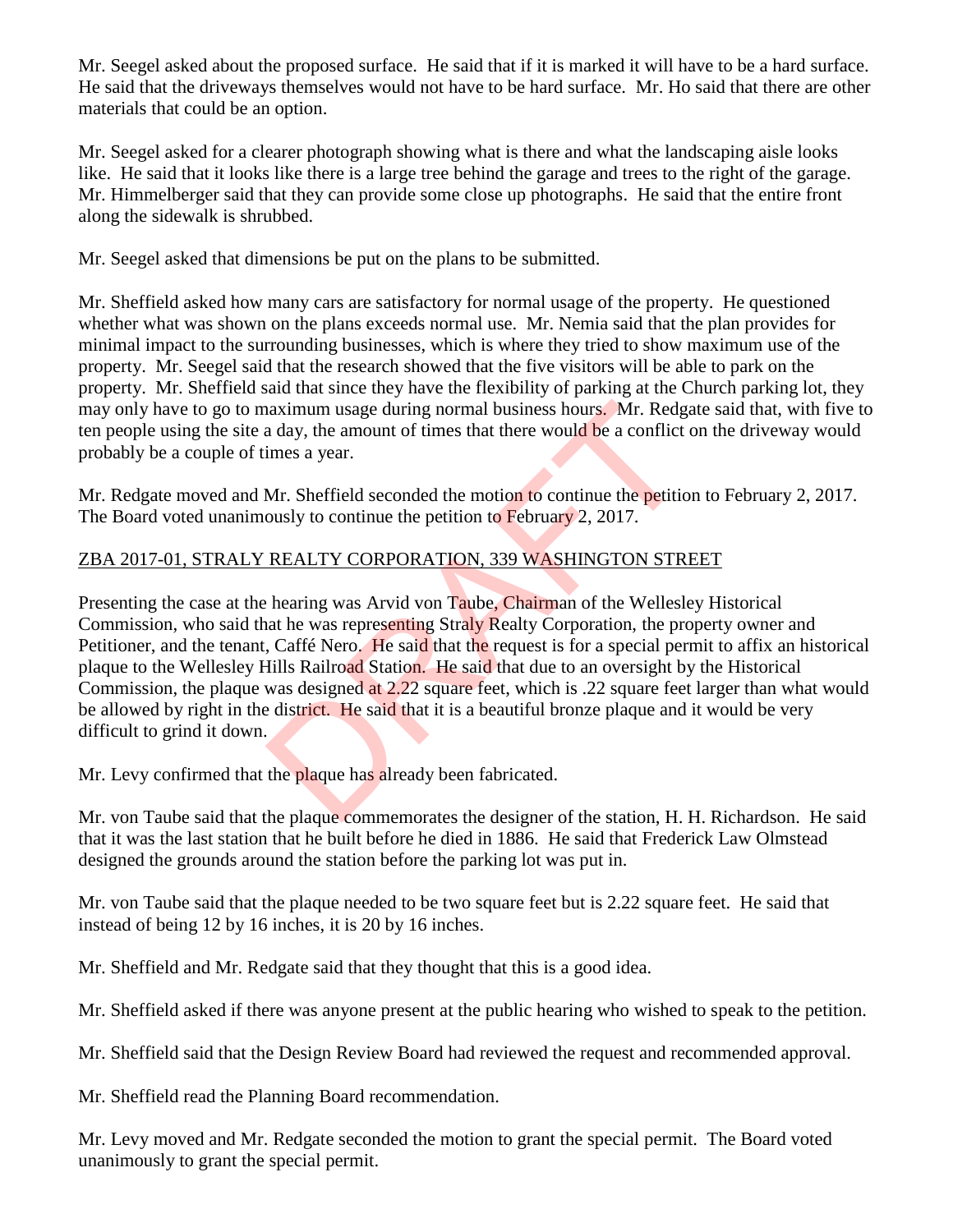## ZBA 2017-02, WELLESLEY COLLEGE, 33 DOVER ROAD

Presenting the case at the hearing was Peter Eastment, Wellesley College Department of Housing and Transportation, the Petitioner. He said that Wellesley College continues to house seven students at 33 Dover Road. He said that it is a language residence for French speaking students. He said that there have been no changes since 2014 in the use or conditions around the building.

Mr. Eastment said that seven students live in the Carriage House. He said that there are nine students in the main residence.

Mr. Sheffield asked if there are any changes to the six conditions that were included in the previous approval in 2014. Mr. Eastment said that there are no changes.

Mr. Redgate asked if the students living at 33 Dover Road are undergraduates. Mr. Eastment said that they are not first year students. He said that they are sophomore, junior or senior students. He said that many are French Majors and many are just French speaking students who want an alternative residence option.

Mr. Sheffield asked Mr. Eastment if the neighbors had expressed any concerns. Mr. Eastment said that he is a neighbor and it is quiet. He said that the neighbors have not complained.

Mr. Sheffield asked if there was anyone present at the public hearing who wished to speak to the petition.

Mr. Sheffield read the Planning Board recommendation.

Mr. Levy moved and Mr. Redgate seconded the motion to grant renewal of the special permit, subject to the conditions that are currently in effect. The Board voted unanimously to grant renewal of the special permit.

# ZBA 2017-03, WELLESLEY COLLEGE, 629 WASHINGTON STREET

Presenting the case at the hearing was Peter Eastment, Wellesley College Department of Housing and Transportation, the Petitioner. He said that the property at 629 Washington Street is also known as Danforth House. He said that it is a three unit rental property for faculty. He said that currently there are two tenured track tenants and one tenured faculty member. He said that it has been a desirable rental property for the College. He said that they purchased it from Dana Hall School fifteen or sixteen years ago. He said that it has worked out well as a rental for faculty. Eastment if the neighbors had expressed any concerns. Net.<br>Here was anyone present at the public hearing who wished<br>anning Board recommendation.<br>The value of the spectral anning Board recommendation.<br>The state seconded the

Mr. Sheffield confirmed that there is sufficient parking. Mr. Eastment said that there is a total of four spots. He said that typically there are only three cars there.

Mr. Sheffield asked if there was anyone present at the public hearing who wished to speak to the petition.

Mr. Sheffield read the Planning Board recommendation.

Mr. Redgate moved and Mr. Levy seconded the motion to grant renewal of the special permit, subject to the conditions that are currently in effect. The Board voted unanimously to grant renewal of the special permit.

# ZBA 2017-04, WELLESLEY COLLEGE, 828 WASHINGTON STREET

Presenting the case at the hearing was Peter Eastment, Wellesley College Department of Housing and Transportation, the Petitioner. He said that the property at 828 Washington Street is also known as Cheever House. He said that it houses the Wellesley Center for Women. He said that it continues to be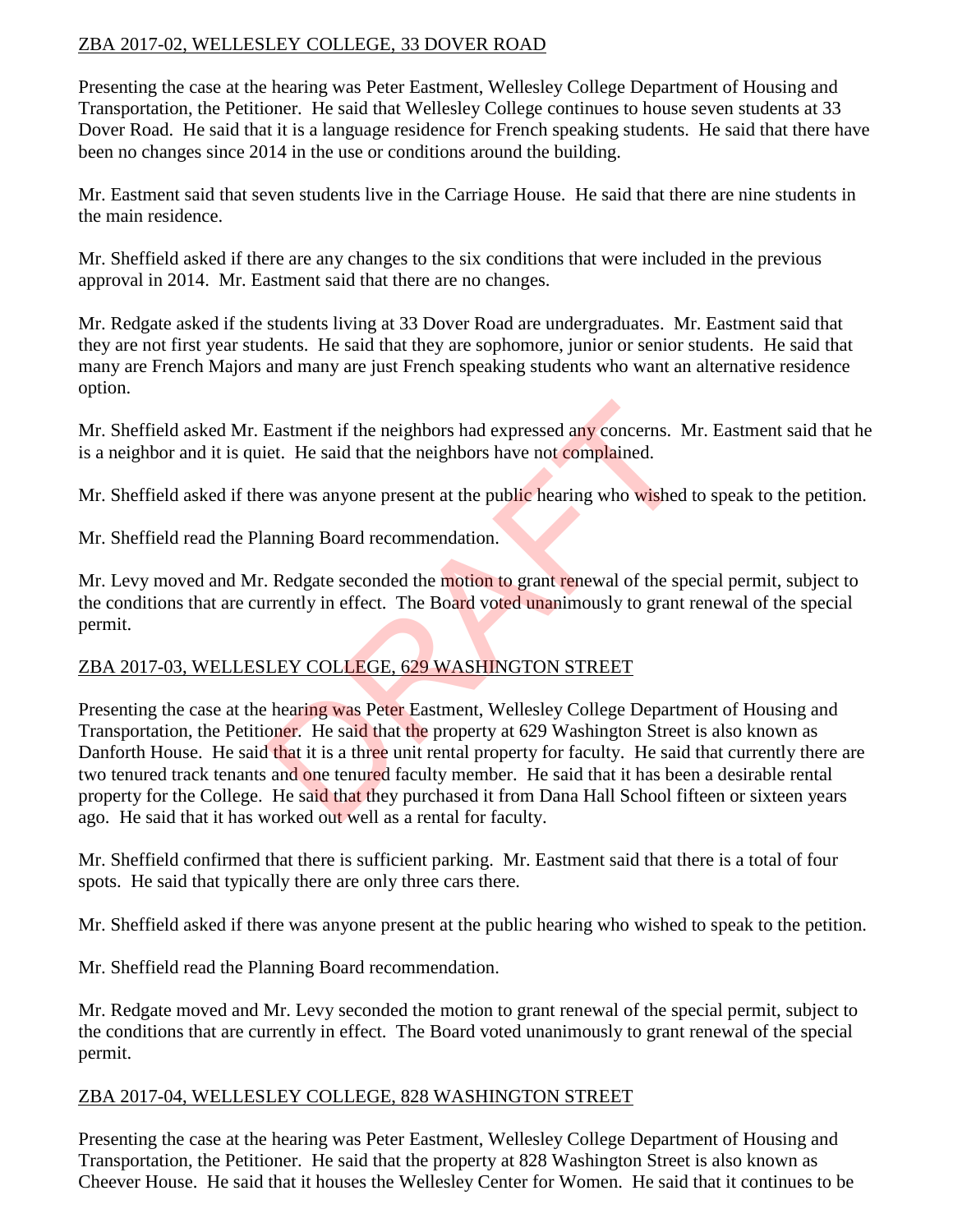used as administrative space. He said that there is no change in the number of administrators working there, activities, or parking. He said that everything is completely consistent with what Wellesley College has presented in past years.

Mr. Sheffield asked if there was anyone present at the public hearing who wished to speak to the petition.

Mr. Sheffield read the Planning Board recommendation.

Mr. Levy moved and Mr. Redgate seconded the motion to grant renewal of the special permit, subject to the conditions that are currently in effect. The Board voted unanimously to grant renewal of the special permit.

### ZBA 2017-05, MARC & JENNIFER CHARNEY, 51 ATWOOD STREET

Presenting the case at the hearing were Marc Charney, the Petitioner, Chris Rotti, Architect, and John Lockwood, Builder.

Mr. Rotti said that the proposal is for a fairly significant renovation to the existing residence which includes adding a second floor for bedrooms, enclosing an existing covered porch at the front of the house, adding a small entry porch by the front door adjacent to the existing covered porch, and construction of a small addition at the rear to house the stairway that connects the basement, first and second floors, and small bathroom on both levels.

Mr. Rotti said that the Petitioner is seeking relief for the front and the side yard setbacks. He said that the existing covered porch is 22.3 feet from the front property line. He said that the existing house is 16.9 feet from the side lot line on one side and 18.8 feet on the other. He said that in all cases they are proposing to maintain or reduce the existing setbacks. He said that at the front of the house where they will convert the existing porch to interior space, the adjacent new porch will maintain the same setback. He said that the addition at the rear will be 18.2 feet and will be approximately two feet farther away from the property line. oposal is for a fairly significant renovation to the existing<br>floor for bedrooms, enclosing an existing covered porch<br>try porch by the front door adjacent to the existing covered<br>dition at the rear to house the stairway th

Mr. Rotti said that the property itself is a bit of a challenge, given the wedge shape, the way that the setbacks converge, and the 200 foot Riverfront line. He said that it limits what they can do on the site. He said that they tried to minimize the impact, reuse as much of the existing property as possible and keep the major construction out of the Riverfront buffer.

Mr. Sheffield asked if the existing porch has a foundation. Mr. Rotti said that it has a minor foundation. He said that they will need a frost wall foundation there. Mr. Sheffield confirmed that the front porch will be demolished and rebuilt.

Mr. Sheffield asked about the front yard setbacks for the adjacent properties. Mr. Rotti said that the adjacent house is roughly in line with the existing property at 51 Atwood Street. Mr. Sheffield questioned whether the 500 Foot Rule would come into play. Mr. Levy said that there is an existing structure and the new construction will not go beyond the existing setback. He said that 22.3 feet is not changing. He said that they structure will not go closer to the street. He said that 51 Atwood Street appears to be the closest to the street on the aerial photograph. He said that they will not be exacerbating the existing setback.

Mr. Sheffield said that there was a conscious decision in the design to present a gable at the 23 foot front yard setback. He said that the house at 55 Atwood Street presents a porch and the exiting house was framed in a different direction. He said that this creates a stronger façade close to the street. Mr. Rotti said that the porch and the second floor balcony were designed to break up the mass to have it more in keeping with the surrounding neighborhood.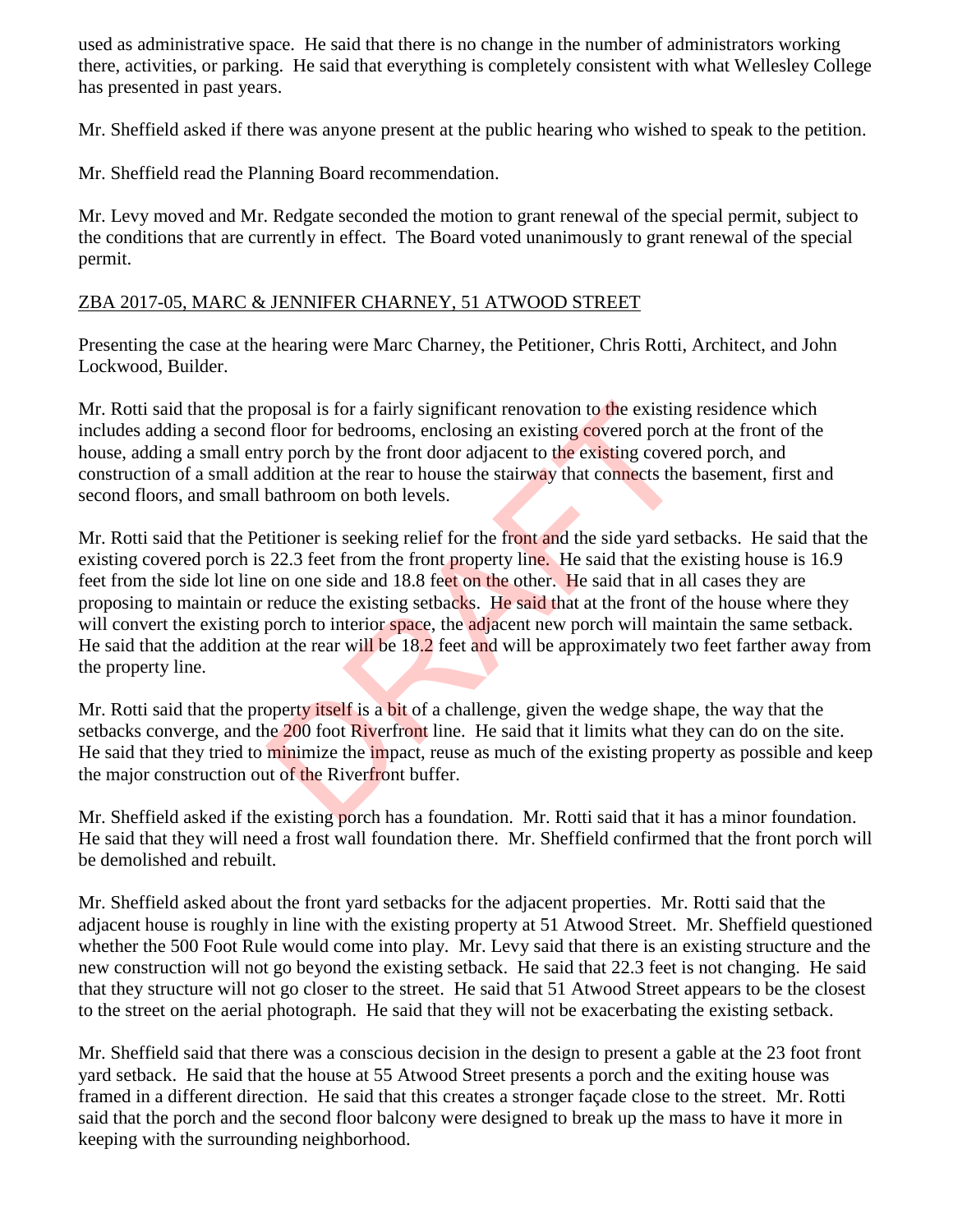Mr. Levy said that there are no dimensions on the northeast side of the property. He said that the setback is 18.8 feet at the front of the house. He asked about the setback for the proposed deck or steps. Mr. Rotti said that Floor Plan A105 shows a small exterior deck that is in line with the side of the house. Mr. Levy said that he cannot tell what the new dimension will be. He said that if it is less than 18.8 feet, it could affect the Board's decision. He said that the Board can condition that.

Mr. Sheffield asked about the garage. Mr. Charney said that it will be restored with new windows and a new door. He said that it will not require new foundation. Mr. Levy said that it is not part of this application. Mr. Charney said that the neighbor at 49 Atwood Street told him that the previous owner at 51 Atwood Street bought the house 17 years ago when everything was manicured. He told Mr. Charney that this neighbor let everything go.

Mr. Levy said that the proposal is to go to the edge on the maximum height. Mr. Charney said that the house at 55 Atwood Street is higher.

Mr. Levy said that this is a tough lot. Mr. Redgate said that there is not much buildable area in the setback triangle. Mr. Charney said that they tried very hard to keep construction within the triangle.

Mr. Redgate asked about the square footage of the existing versus the proposed. Mr. Rotti said that, including the basement, first and second floor, the square footage will be 3,385 square feet. He said that the existing square footage is approximately 2,500 square feet, including the livable space in the attic.

Mr. Sheffield said that it is clear on Plan A107, the slope of the gable facing Atwood Street causes the ridgeline to be higher than the other ridgeline of the house. He asked if the Petitioner had investigated treating that front façade as a dormer rather than a gable and have the ridgeline run perpendicular to that. He said that would reduce the bulk of it. Mr. Rotti said that they went through a number of iterations. He said that steeper slopes tend to be more in keeping with the older style of houses. Mr. Sheffield said that he was looking to see if there was a way to mitigate this since it is so close to the road. He said that it will be a full façade all the way up to the ridge. He confirmed that the master bedroom on the second floor is meant to have a cathedral ceiling. the square footage of the existing versus the proposed. It is stight that second floor, the square footage will be 3,385 square is approximately 2,500 square feet, including the livab is clear on Plan A107, the slope of th

Mr. Sheffield asked about the *elevation* of the first floor above Atwood Street. Mr. Rotti said that it is five steps up. He said that it is a little less than three feet. Mr. Sheffield said that it is about six steps.

Mr. Sheffield asked if there was anyone present at the public hearing who wished to speak to the petition.

Mr. Redgate said that it is a lot of house in a tight spot. He said that a lot of thought was given to keeping it within the setbacks.

Mr. Sheffield said that the biggest concern is the proximity to street and the height of the top of the gable.

Mr. Levy said that, due to the slope, and considering the average grade, there are going to be portions of the house that will exceed 36 feet. Mr. Sheffield said that a lot of the massing will be at the rear where there is a lot of open space.

Mr. Sheffield read the Planning Board recommendation.

Mr. Redgate said that the house itself is not overly large square footage wise. He said that the lot is 9,645 square feet and square footage will be 3,385 square feet.

Mr. Levy said that the Planning Board recommendation expressed concerns that the site plan shows a building footprint that does not match the submitted existing floor plans and the proposed house sits higher than the existing one. He said that the Planning Board would like to have clarification on what foundation is being preserved and what foundation is being added. He said that the Planning Board was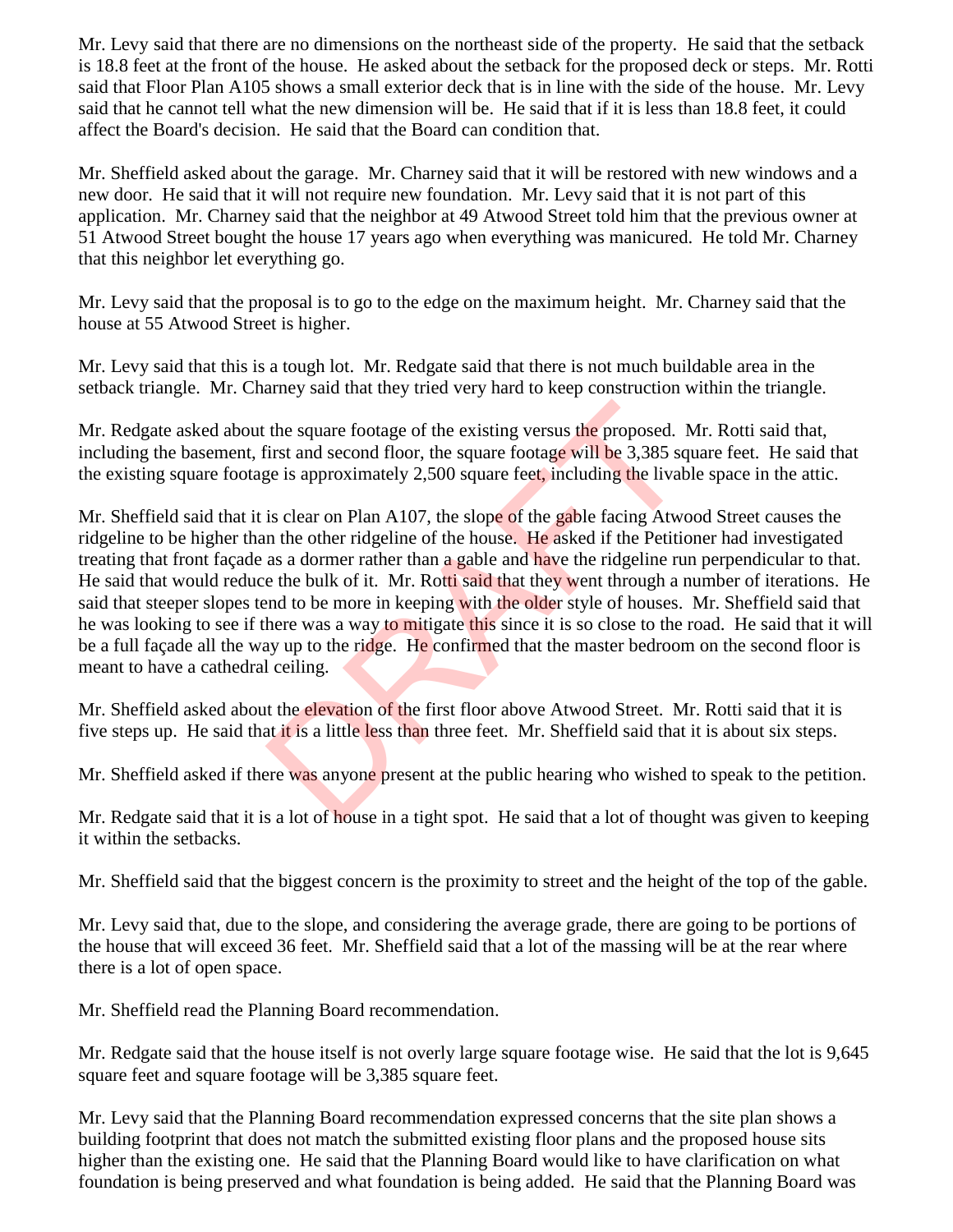reluctant to view this as a simple modification of an existing nonconforming structure. Mr. Sheffield said that was why he asked about the height of the first floor above Atwood Street.

Mr. Rotti said that the survey shows the existing house and what the proposed additions are.

Mr. Sheffield asked if the sill height of the proposed house higher than the sill height of the existing house. He asked if the first floor elevation will be higher than the existing. Mr. Rotti said that they will maintain the existing foundation walls and first floor level. Mr. Sheffield said that there seem to be one or two steps less on the first floor of the existing plans versus the proposed plans. Mr. Charney said that the grade of the lot slopes down towards the driveway. He said that the new porch to the left will require four or five stairs. Mr. Rotti said that the existing stairs are fairly tall. He said that they would not replicate the riser height.

Mr. Sheffield said that a general concern around town is that sill heights have grown out of the ground quite a bit. Mr. Rotti said that part of what they are proposing is to try to maintain as much of the existing structure as possible, including the foundation and sill location. Mr. Sheffield said that it may require some ingenious landscaping and grading to help mitigate the impact of the gable.

Mr. Levy confirmed that the only new foundation is under the front porch. Mr. Rotti said that the other new foundation is for the addition at the back. He said that it will not be a full foundation because it is at the basement level.

Mr. Lockwood said that lining up the two ridges at the same height might solve the problem of the front gable looking taller. He said that it might clean up the roof lines a bit. Mr. Sheffield said that the difference in height appears to approximately 18 inches. He said that the gable was to allow for a cathedral ceiling in the bedroom.

Mr. Sheffield said that it was not differentiated in the plans which walls will be saved. Mr. Rotti said that one wall at the back of the house has to come out due to years of water leaks. He said that all of the foundations will remain except where they cut a new opening in the basement. He said that they are proposing to retain the first floor framing, infilling as necessary where there is a too narrow stairway. He said that they will retain as much of the exterior wall as possible, knowing that they will be increasing the window size. He said that it will not be a wholesale removal and reconstruction. the only new foundation is under the front porch. Mr. R.<br>addition at the back. He said that it will not be a full for<br>lining up the two ridges at the same height might solve th<br>said that it might clean up the roof lines a

Mr. Charney said that on Plan A105, most of the back wall will be removed for the addition. Mr. Sheffield said that the drawings could differentiate what is existing and what is new. Mr. Rotti said that he tried to illustrate existing and new foundation, thinking that would be the greater concern about how the site will be impacted by the foundation, as opposed to designating which walls will stay. Mr. Sheffield said that sometimes that Board has to determine whether it is a teardown or not. Mr. Charney said that he does not want to tear the house down. Mr. Lockwood said that the foundation is actually in great shape.

Mr. Lockwood said that there was a concern about insulation value. He said that the old walls had two by four construction and the new walls have two by six construction. He said that it is always a question of whether to save the old wall with less insulation.

Mr. Redgate said that the Board's concern is the massing of the building. Mr. Sheffield said a concern of his is whether the front gable has to be exactly where the front edge of the existing porch is. He said that pushing the space back on the second floor seems to make the interior space less workable. Mr. Rotti said that he did look at pushing the second floor back to where the existing wall is but that compromises square footage. He said that he also looked at a hip roof versus the gable but that would be out of the realm of what you would normally see. He said that it would be a very different type of look.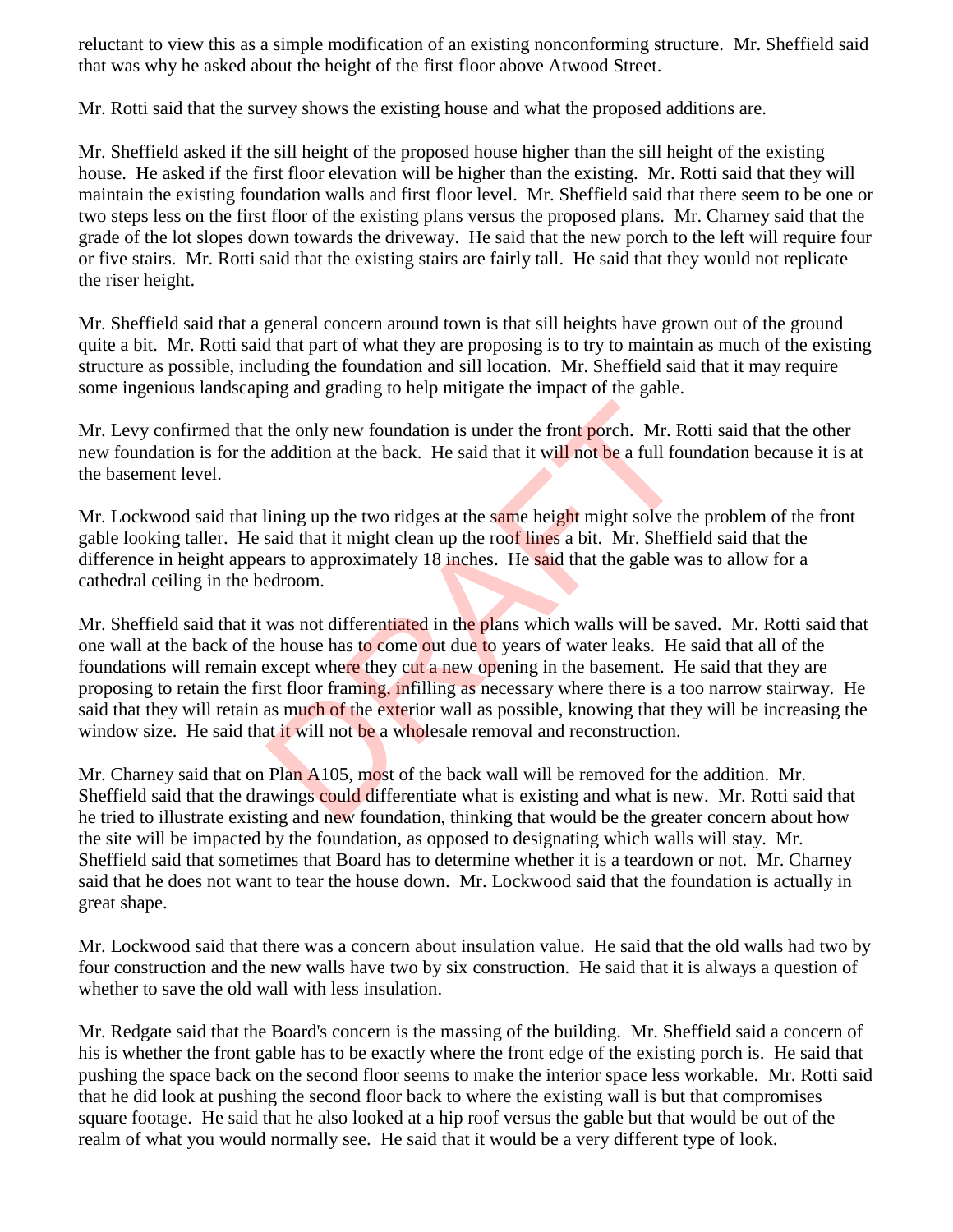Mr. Redgate said that the Board has seen proposals for lots with this shape for a variance to go into the setbacks. He said that this request is for a special permit. He said that there are issues with the topography and the shape of the lot.

Mr. Levy said that it is a 9,645 square foot lot in a Single Residence District in which the minimum lot size is 10,000 square feet, the existing front yard setback is 22.3 feet where 30 feet is required, the existing left side yard setback is 18.8 feet and the existing right side yard setback is 16.9 feet where 20 feet is required. The garage has less than required setbacks but is not part of this decision. He said that the proposed structure shall not substantially more detrimental to the neighborhood than the existing nonconforming structure.

Mr. Levy moved and Mr. Redgate seconded the motion to grant a special permit, subject to the condition that the left side yard setback on the northeast side shall be no less than 18.8 feet for the entire length of the structure. The Board voted unanimously to grant the special permit.

#### ZBA 2017-06, 69 EDGEMOOR AVE LLC, 69 EDGEMOOR AVENUE

Presenting the case at the hearing were David Himmelberger, Esq., Nash Quadir, and Surit Prakash.

Mr. Himmelberger said that the request is to raze and rebuild a single family dwelling that is on a preexisting nonconforming lot due to inadequate area. He said that the lot is 9,600 square feet in a 10,000 Single Residence District. He said that the lot is currently improved with a single family house that is rather run down. He said that there is a left side yard setback of 15.2 feet rather than 20 feet, and a front yard setback of 19.5 feet rather than 30 feet. He said that the proposed structure will be a fully dimensionally compliant house with a 33.2 foot front yard setback, 28 foot side yard setbacks, and a 10.8 foot rear yard setback. He said that Total Living Area plus Garage (TLAG) will be is 3,589 square feet. He said that, while they believe that this proposed house will not be substantially more detrimental, and although the Planning Board has recommended favorable action, the Petitioner would like to request a continuance because they received a letter from Richard Zahn at 63 Edgemoor Avenue, who had concerns regarding screening, grading and stormwater runoff. He said that they have had extensive conversations with Mr. Zahn and would like to continue the petition so that they can get a Stormwater Engineer to provide a Stormwater Plan that would be satisfactory to Mr. Zahn. He said that they would like to provide a planting plan to address the screening. He said that there is significant screening there now. He said that it is not clear if the house will be visible from Mr. Zahn's property but they will confirm that. thearing were David Himmelberger, Esq., Nash Quadir,<br>hat the request is to raze and rebuild a single family dwel<br>ot due to inadequate area. He said that the lot is 9,600 sc<br>f. He said that the lot is currently improved wi

Mr. Sheffield said that on Sheet A3, Proposed Elevation on the right side, it does not correspond with the plans of the basement windows. He said that the basement windows are shown eight feet from the centerline on the exterior façade and the windows shown on the elevation are approximately 12 feet. He said that the unusual shape of the clapboards caught his attention. He said that he assumed that the sloped line must be a grade line on that façade. He said that if you compare A3 with A5, the windows are not in the same location. Mr. Himmelberger said that they will correct that.

Mr. Sheffield said that the steps shown from the garage into the family room would violate Building Code. He said that a house cannot be on the same level as the garage. He said that there are no steps shown. He said that it shows steps up from the guest bedroom to the family room. He said that he could not tell if the line is meant to be a step. Mr. Prakash said that the Building Code requires a curb of four inches. He said that the curb is shown at the doorstep. Mr. Sheffield asked if the guest bedroom is four inches above the garage. Mr. Prakash said that there is a curb on the bottom of the door. He said that the idea of the Building Code is to not have gases going under the door. Mr. Sheffield confirmed that you step over the curb to get to the bedroom. He said that is not a good idea. Mr. Prakash said that he can address that. Mr. Levy said that it is a tripping hazard. Mr. Sheffield said that it is a liability issue.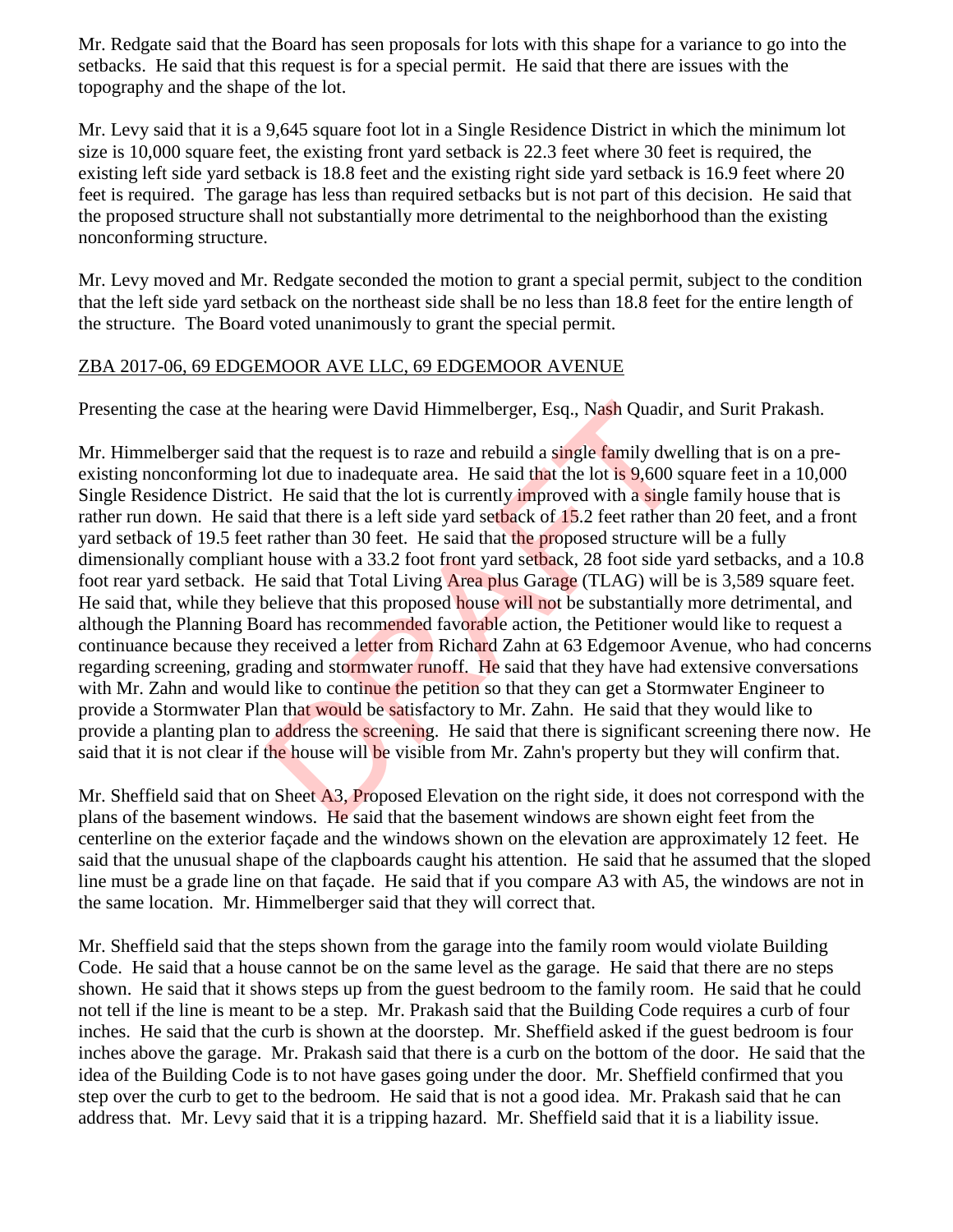Mr. Sheffield said that the elevation at top of ridge was not labeled to average grade. Mr. Himmelberger said that it is shown on Sheet A1 as a sentence to the left of the hip roof. Mr. Sheffield said that the Board would prefer to see the labeling to regular dimension lines.

Mr. Sheffield said that, as an architectural suggestion, the eyebrow that is shown over the two garage doors on Sheet A1 should be extended over the door to the left. He said that all of the exterior lights could be in the soffit and would not annoy the neighbors. He said that they might want to consider an eyebrow over the patio doors at the back for the same reason. He said that the houses are rather close together in this neighborhood. Mr. Himmelberger asked if the eyebrow should extend over the abutting windows. Mr. Sheffield said that he thought it would be a good idea. He said that it is somewhat of a barn façade and an eyebrow would help it a lot.

Mr. Sheffield asked about the room to the left of the garage. He said that it is not labeled. Mr. Prakash said that it is a bicycle area, workbench and storeroom. He said that they will label it on the plan.

Mr. Sheffield said that the TLAG calculations have the basement contributing zero even though there is a basement door. He said that a percentage of the basement should be counted. Mr. Himmelberger said that they will provide the calculations.

Mr. Redgate moved and Mr. Levy seconded the motion to continue the petition to February 2, 2017. The Board voted unanimously to continue the petition.

## ZBA 2017-07, SUSAN CASE, 125 GROVE

Presenting the case at the hearing were Mark Gluesing, Architect and Sally McNamara, representing Susan Case, the Petitioner.

Mr. Gluesing said that Ms. McNamara is the prospective buyer of the property. He said that the plan is to renovate the first floor and construct some additions. He said that the request is for relief for what would be a side yard setback in relation to the front of the house. He said that, with respect to Section XXIV-D of the Zoning Bylaw, the hardship involves an unusual site that has three front yard setbacks. He said that because this is an addition, they do not have a lot of options for the location of the additions. He said that it is already fairly full on the buildable area. calculations.<br>
Mr. Levy seconded the motion to continue the petition to<br>
y to continue the petition.<br>
CASE, 125 GROVE<br>
chearing were Mark Gluesing, Architect and Sally McNa<br>
r.<br>
is. McNamara is the prospective buyer of the

Mr. Gluesing said that Sheet 4 shows the new walls in dark and the existing walls dashed. He said that, on the left side as you face the front, they would like to add three feet to expand the kitchen and put in a bulkhead. He said that would give them a kitchen that has sufficient movable space around an island and the flow of the house. He said that the intent is to have one-level living going forward. He said that they looked at other options but there was not enough space. He said that the square footage of the intrusion is small, 2.8 feet for the addition and 3.5 feet for the bulkhead at its worst point.

Mr. Gluesing said that the abutting properties on that side are across the street and are the rear yards of the other properties. He said that Sheet 7 shows that the other houses front either on Grove Street or Cottage Street. He said that what faces the addition on that side are two detached garages across the street. He said that the only real view from anybody's front yard will be around the corner at 12 Wildwood Circle and they are really well past that.

Mr. Gluesing said that they kept the scale low. He said that it will be a one story addition. He said that it is a way to use the existing house and advance it so there is a little more space to accommodate long term goals.

Ms. McNamara said that she wrote letters to all of the abutters that she could find and heard back from four, who called her, and they were all fine with the proposed plans. She said that nobody asked any specific questions.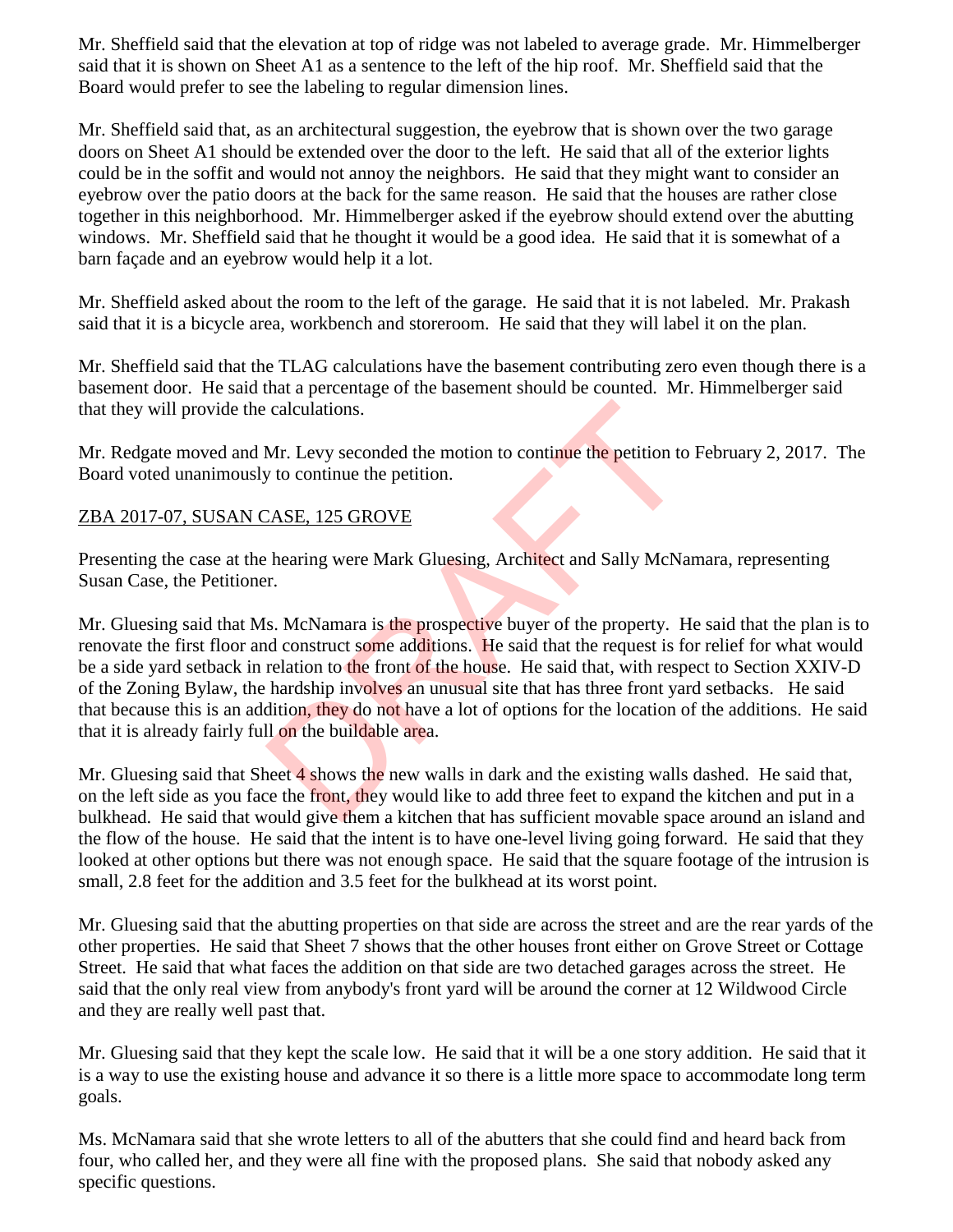Mr. Sheffield said that by having a gable over the new door, it calls attention to the new addition. He said that since there is no change in the façade at that point, the soffit that runs along sticks out in front of the door. He asked if carrying the soffit across door was to mitigate scale. Mr. Gluesing said that he did look at that and his initial approach was a straight shed off of that side. He said that if you look at Picture #2 on Page 7, looking at the existing entry, for the three feet that the house gets extended, he extruded the exact same shape with a shed that extends over the three windows. He said that he made the entrance three feet larger and designed the addition to the left with a shed roof. He said that it is helpful to have it as a divider because the garage roof comes back from the right and as you go up to the second floor there are different heights. He said that it is a one-story gable at approximately 12.5 feet high. He said that the house sits low to the ground, which is part of the attracting with respect to the long term living in the house. He said that it will be a very modest scale element.

Mr. Levy said that the existing house is conforming. He said that the only relief that the Petitioner is requesting is on the south side where it is labeled 21.5 feet. He asked where that is in the house. Mr. Gluesing said that it is the kitchen. Mr. Sheffield said that they are trying to have a modern kitchen with an island in the middle rather than the existing galley kitchen. He said that they need circulation space around the island. Mr. Gluesing said that they could do a smaller island and smaller aisles but that would be a squeeze. He said that the proposed additions will make this more of a contemporary house that you would typically see. He said that the intent was to create one floor living. He said that the existing breakfast area will be left intact. Mr. Sheffield said that the plans create a dining room that works. Mr. Gluesing said that because of the large setbacks that are required from streets, it was difficult to achieve some of the goals for the house going forward. luesing said that they could do a smaller island and small<br>at the proposed additions will make this more of a conten<br>said that the intent was to create one floor living. He said<br>intact. Mr. Sheffield said that the plans cr

Mr. Sheffield said that the design decisions are quite modest.

Mr. Levy asked how many square feet will jut out into the setback. Mr. Gluesing said that it will be 40 square feet in the setback, which is less than half of the addition.

Mr. Levy said that historically this Board is very reluctant to grant a variance. He said that the standards of a variance require that the reason for the variance relates to one of three conditions, soil condition shape of lot or topography. He said that this lot is not that irregularly shaped but it does have three front yards, which is an anomaly. He said that the request is modest and will not impinge on the neighborhood to a great degree. Mr. Redgate agreed.

Mr. Sheffield asked if there was anyone present at the public hearing who wished to speak to the petition.

Mr. Sheffield read the Planning Board recommendation.

Mr. Levy confirmed that the Architect had looked at different options. Mr. Gluesing said that trying to get enough kitchen width impacted the dining room. He said that it is difficult with the three street setbacks. He said that it is hard to go backwards without having to rearrange more and more of the house to put the kitchen somewhere else. He said that it would be significantly more expensive.

Mr. Sheffield said that one of the greatest impact of the solution is the ability to have a hallway adjacent to the stairway, which changes the internal circulation of the house. He said that they will not be forced to go from one room to another and through another one. He said that the design solution is totally appropriate.

Mr. Levy said that it was his opinion that it is di mininis.

Mr. Levy moved and Mr. Redgate seconded the motion to grant a variance, finding that literal enforcement of the provisions of the Zoning Bylaw would involve substantial hardship, financial or otherwise, to the petitioner owing to circumstances relating to shape of the lot, especially affecting such